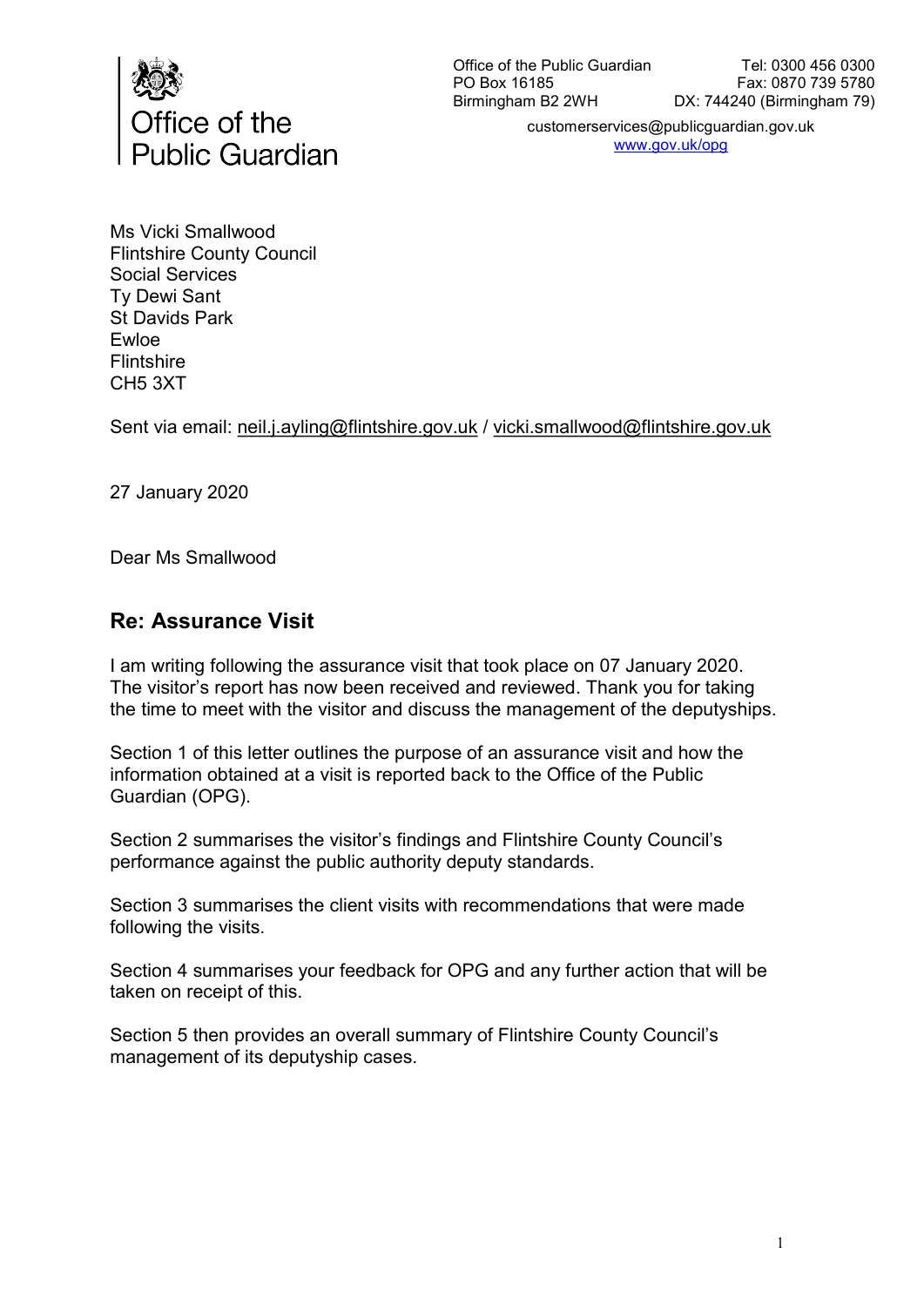# 1. Assurance visit process

OPG uses assurance visits as a means of supervising public authority deputies.

Assurance visits look at specific cases selected for review and also at how a deputy ensures the proper management and administration of their deputyship caseload. Court of Protection visitors conducting assurance visits make reference to the published public authority deputy standards when reporting their findings and observations to OPG.

The standards, released in July 2015, clearly set out what is expected of public authority deputies and provide an important checklist of actions and behaviour every deputy should follow. They form an important part of OPG's improved approach to supporting public authority deputies, and help to make sure clients' best interests are served at all times.

Seven of Flintshire County Council's deputyship clients were selected to be reviewed as part of the assurance visit, and were visited by a Court of Protection visitor. The visitor then met with the deputyship team to discuss the clients visited and the management of the deputyship caseload as a whole.

## 2. Performance against the deputy standards

## Standard 1: Secure the client's finances and assets

NatWest accounts are accessed online and are reviewed regularly. Clients are issued with prepaid cards and some care homes have been provided with the cards.

Some care homes invoice for personal expenditure separately or provide personal allowance sheets which are then recorded on the Paris system for audit purposes.

The Welfare Rights Officer is located in the same building as the team and assists with any appeals and interviews. Social workers support clients with DWP applications. The Housing Benefit Team also provide information and advice.

Two deputyship officers are required to authorise payments or set up direct debits or standing orders.

From the evidence gathered at the assurance visit Flintshire County Council is meeting standard 1.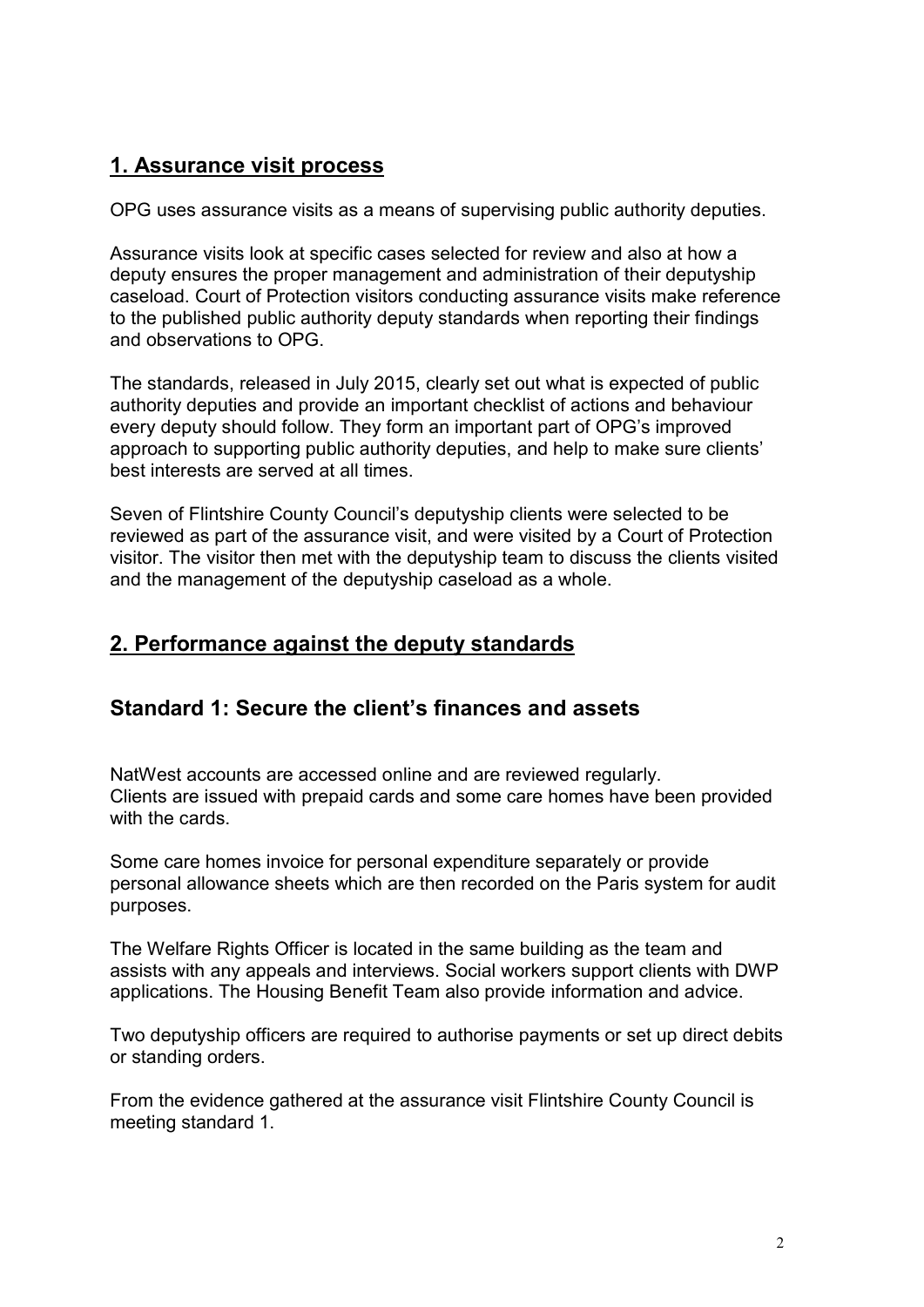#### Standard 2: Gain insight into the client to make decisions in their best interests

The visitor noted that the deputyship officer relies on the social worker to ensure that the client is supported to make their own decisions as much as possible. Deputyship officers have full access to social worker notes on the Paris system.

Social workers are asked to explore client's circumstances and family members. All cases of financial abuse are automatically offered a deputyship or appointeeship.

It would appear from all the information provided that Flintshire County Council is meeting standard 2.

#### Standard 3: Maintain effective internal office processes and **organisation**

The visitor noted that the fixed costs are being charged correctly.

No issues have arisen at this assurance visit in terms of day to day management but the visitor questioned whether the current team staff resources will be sustainable.

The team also manage appointee cases and the split is as follows:-

Naomi Harper 142 appointee clients & 42 deputyship clients

Cath Buxton 106 appointee clients & 67 deputyship clients

The new team manager, Vicki Smallwood, also manages the financial assessment team and does not manage any cases herself. This is a strain on the deputyship officers as Helen Draper had her own caseload and she has not been replaced with a deputyship/appointee officer. The team has just heard that Emma Davies will join the team in a full time administrative role only.

Naomi has been completing some work on the appointee clients. There are 25 with assets over £16k (one with assets over £67k) and she has asked Social Workers to complete COP3 Mental Capacity assessments on these clients but there are a further 47 clients with assets between £6k and £16k with the majority having assets above £12k (this is due to many clients receiving back dated ESA awards or inheritances). These extra cases would make the existing deputyship officers caseloads unmanageable.

Bank accounts are monitored regularly and any unusual requests may prompt a deputyship officer to request a social worker visit.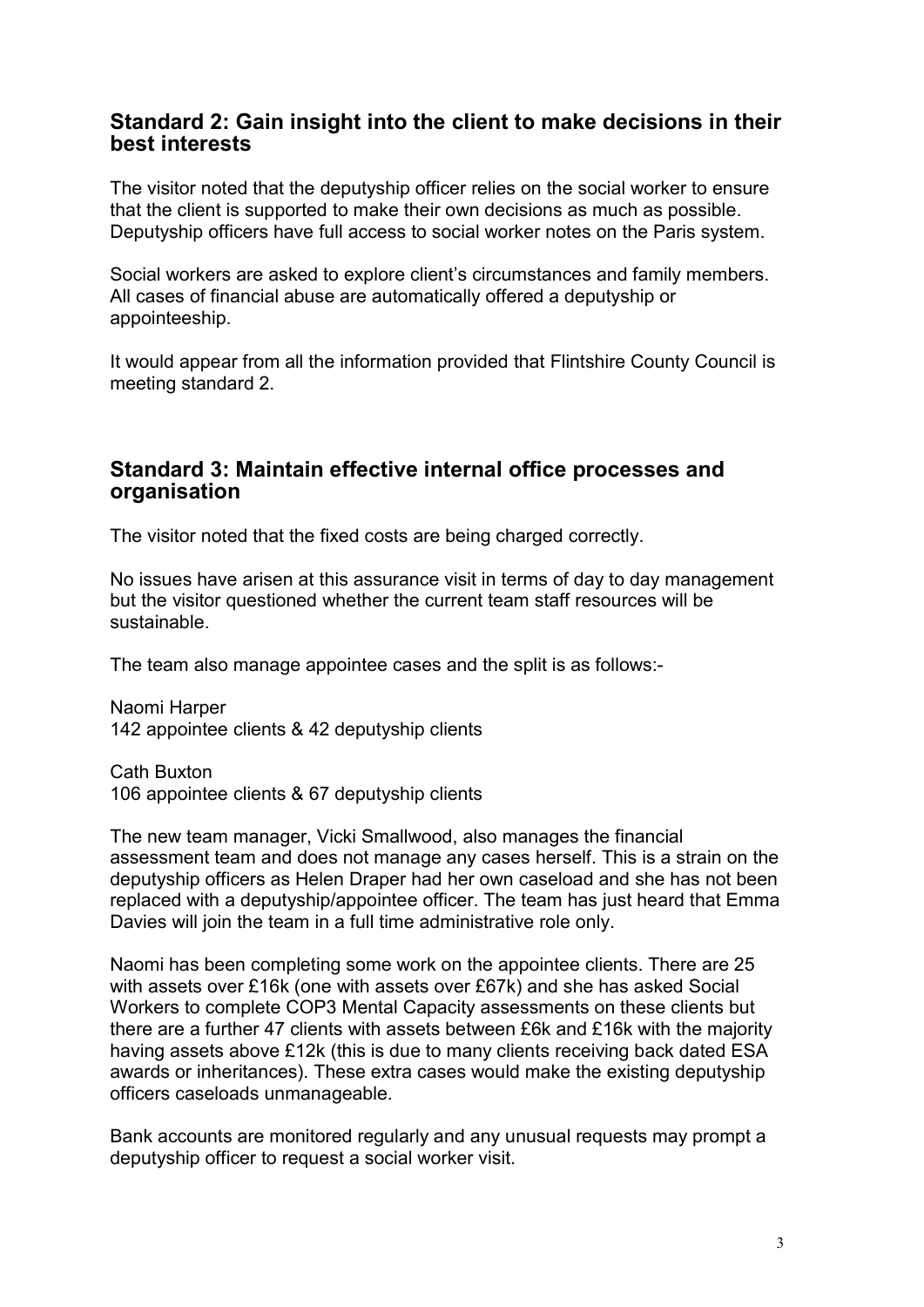There is a formal policy regarding conflicts of interest, and an example was provided when one of the deputyship officers stepped away from a case due to knowing a party involved in a property sale.

It would appear from the information provided that Flintshire County Council is meeting standard 3.

### Standard 4: Have the skills and knowledge to carry out the duties of a deputy

Deputyship officers consult social workers for more information if unwise decisions are considered.

Best interests decisions are made based on information available from relevant parties, the cost, and practicality. All decisions are recorded in a deputyship folder on the Paris system.

From the cases reviewed the visitor was fully satisfied that the deputyship team has a good understanding of the Mental Capacity Act (MCA) 2005 and its five statutory principles, and are applying these in the management of their cases.

From the information provided Flintshire County Council is meeting standard 4.

## 3 Client Reviews **- Client Review Information has been removed for confidentiality reasons**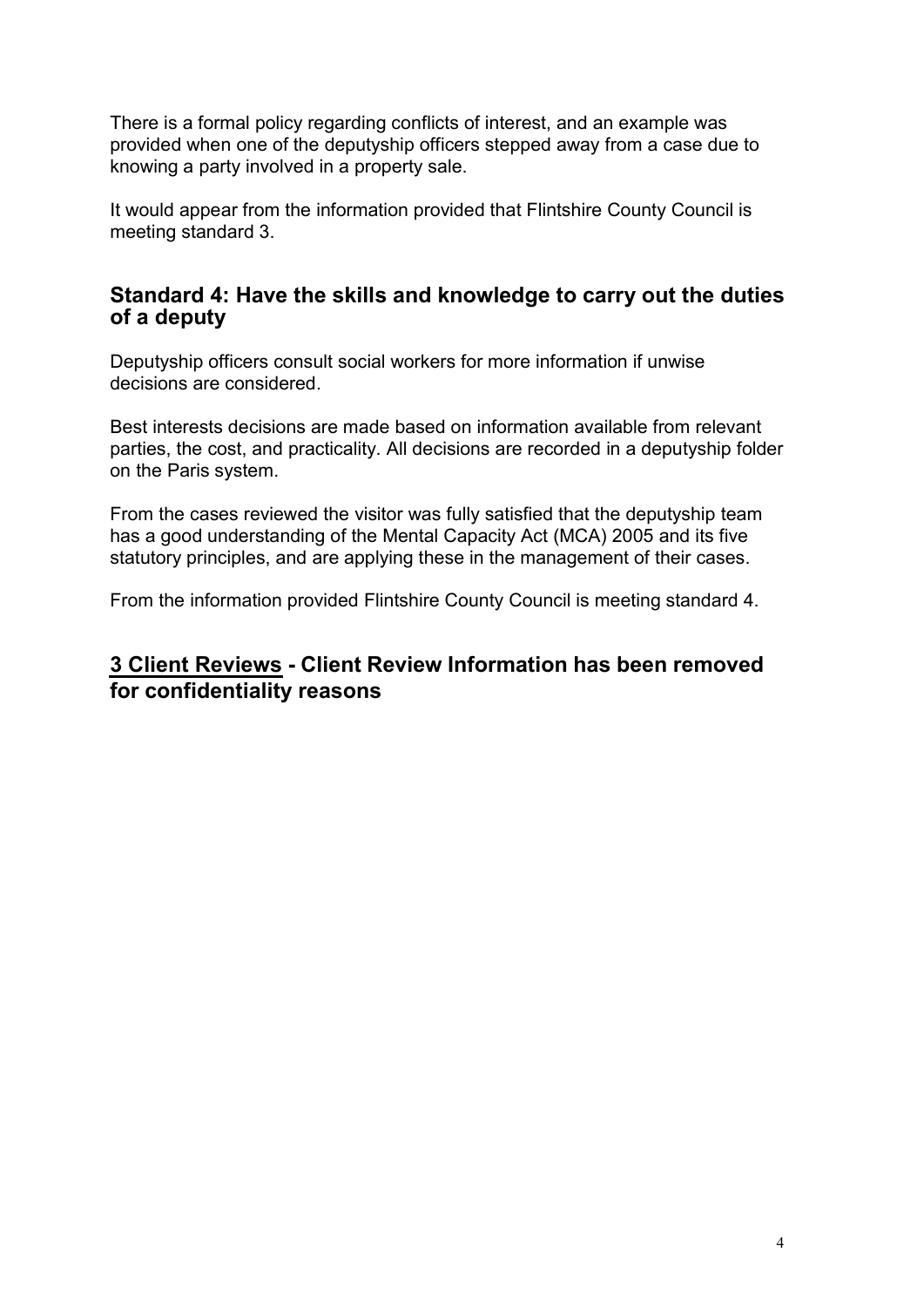# 4. Your feedback to OPG

The visitor was asked to gather any feedback from Flintshire County Council to OPG during the assurance visit. No feedback was recorded.

## 5. Overall summary

The visitor stated that both deputyship officers displayed a very good knowledge of their clients and their personal circumstances and manage their cases in a very effective way.

All clients visited stated that the officers were quick to respond to requests and could be contacted easily.

However, they are under-resourced and there is little by way of contingency should one of the two officers be absent, sick, or leave their post. A full time experienced team member was lost when Helen Draper retired in July 2018. A new full time administrative officer is commencing shortly, which will help with some tasks but this will not address the shortfall in resources, which will increase when the new deputyships identified increase the workloads further.

Vicki Smallwood explained that another deputyship officer is required. The caseload is increasing through usual procedures and an additional 25 cases have been identified through a review of current appointee cases. A further 47 appointee clients would require a deputyship. One deputyship officer has been absent due to stress, and substantial additional workloads will shortly make the level of work to be carried out unsustainable.

Officers would like to be able to visit clients, but simply do not have sufficient time to do this.

To summarise, the visitor stated that the team are currently managing their cases very effectively in the best interests of their vulnerable clients.

The workloads have increased and are set to increase substantially in the near future when the identified new deputyships are appointed.

Additional staff will be required in order to maintain the high level of deputyship management that is currently provided by Flintshire County Council.